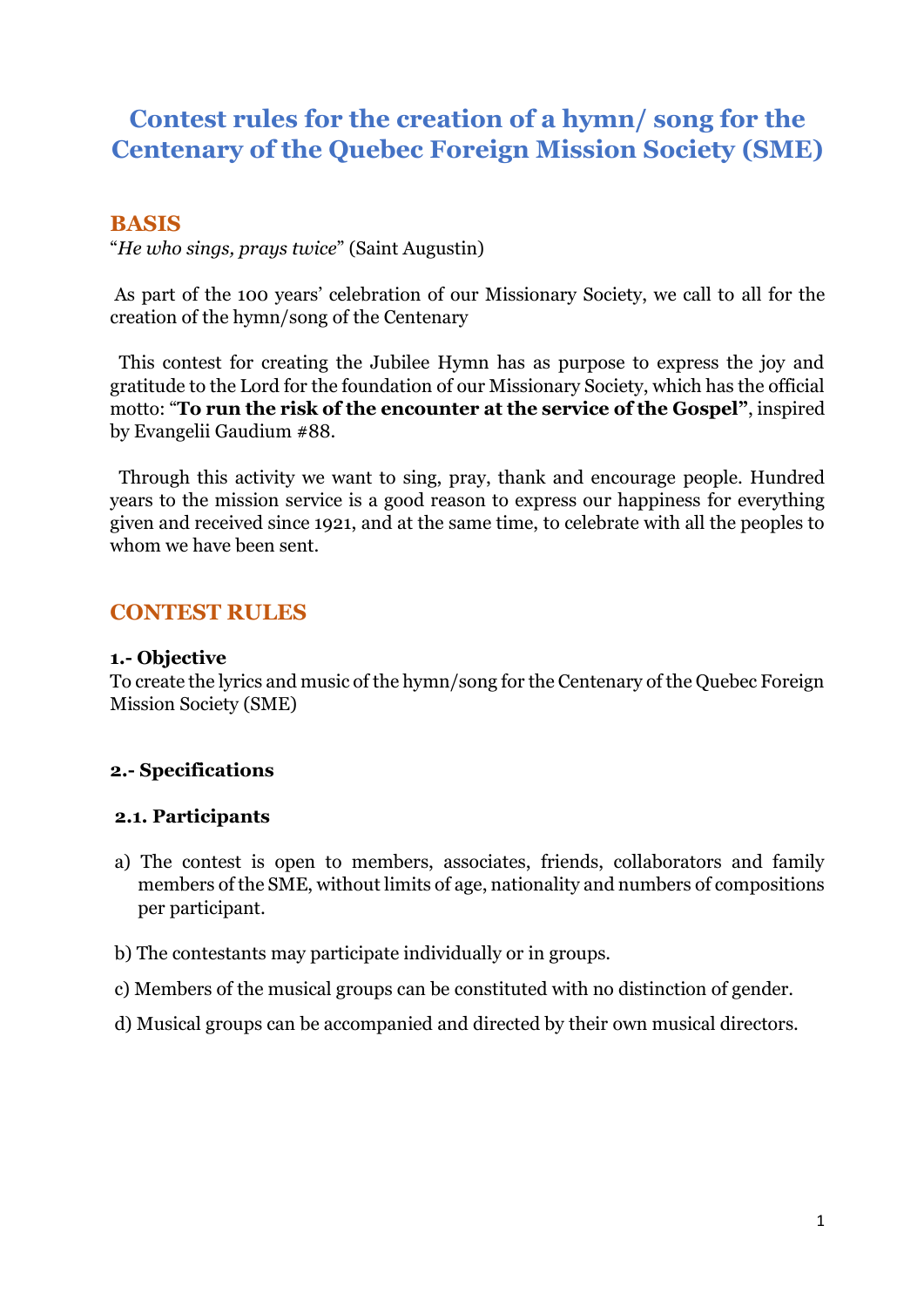### **2.2. Lyrics of the anthem/hymn**

- a) Can be inspired on the motto of the Centenary: "To run the risk of the encounter at the service of the Gospel".
- b) To develop the theme of the hymn, participants can take as reference the basis text that will be display on our website (smelaval.org) and social networks.
- c) The hymn must have a maximum of 5 verses and a minimum of 3.
- d) Must be an original and unpublished creation.
- e) Language to be used: Spanish, French or/and English.
- f) Additional score will be given to the lyrics that combine various languages due the international nature of our Missionary Society.

### **2.3. Directives and restrictions**

- a) The composition can belong to any gender or style, providing that it has a contagious and cheerful melody.
- b) Use major keys that transmit joy.
- c) Length: between 4 minutes as minimum and 5 as maximum.
- d) Present the original score of the work with lyric and music.

# **2.4. Copyright**

- a) Hymn/song should be original and unpublished composition.
- b) No hymn/song will be return to its author.
- c) Winner hymn/song will remain as exclusive property of the SME.
- d) All the participants in the competition authorize the SME to the printing, diffusion, distribution, exhibition, public communication, dissemination and reproduction of the submitted music without compensation, through the web and the current and future channels of the organizing entity.

In the same way, if none of the hymns/songs meets the requirements and the jury declares the winner void, the SME reserves its right to compose a hymn based on the hymns that have participated if it deems appropriate, without compensation to the authors.

e) In case of plagiarism the SME exempts itself of any civil and criminal liability that comes with the complaint over the hymn/song that is copy and is copyrighted.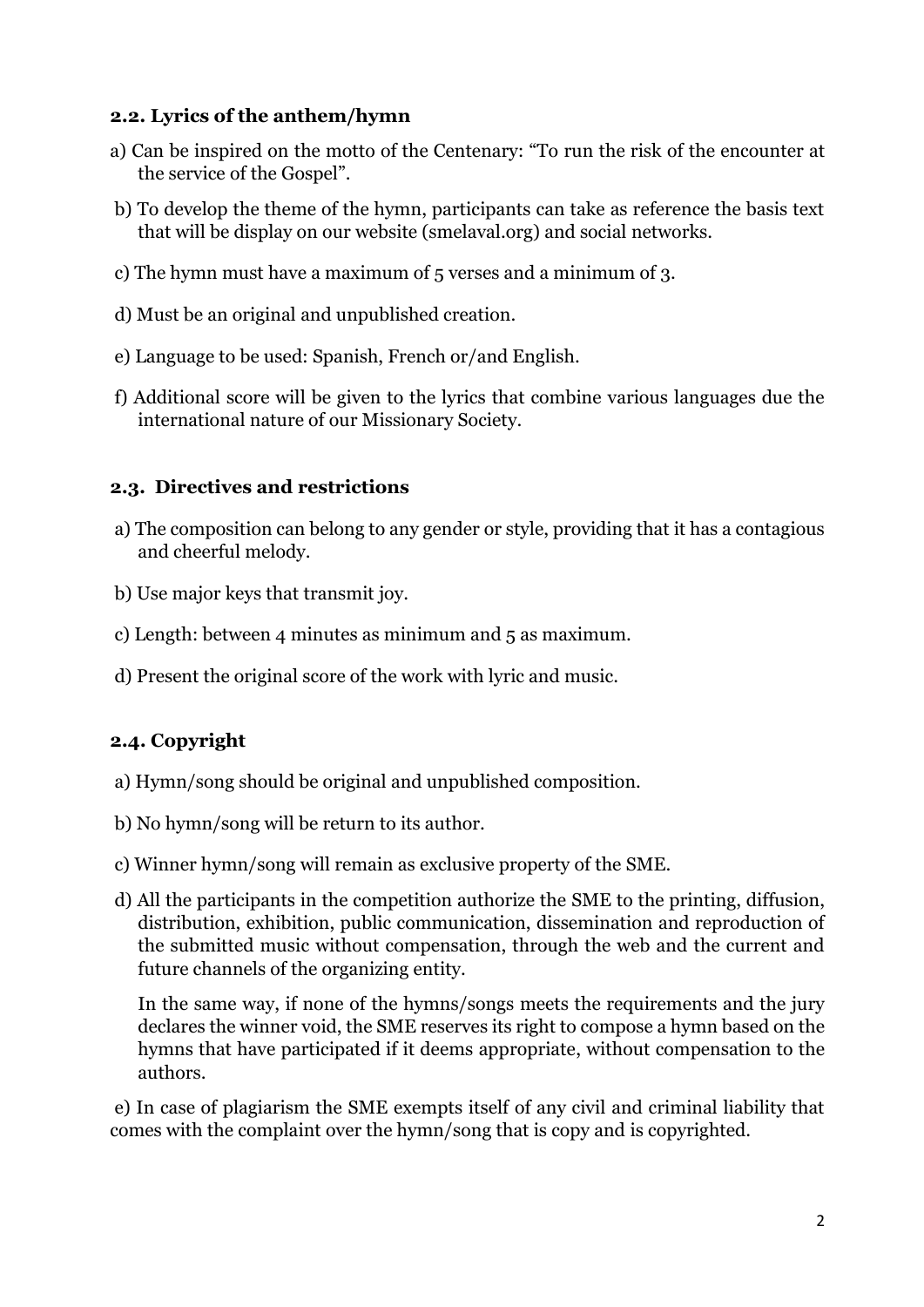# **3. Registration**

#### **3.1. Date and terms and conditions of submission**

- a) Registration is open from the moment the present rules are published until September 30<sup>th</sup>, 2020.
- b) On December 3rd, 202o, the winning hymn/song will be announced through our Website (smelaval.org) and social networks. Winner will be contacted by telephone.

The award will be held on December 12<sup>th</sup>, 2020.

- c) For registration, the author's name will be recorded as individual or group contestants under a pseudonym.
- d) In the email, all the participants' information must be included: name, telephone and address.
- e) In the event the song does not meet the criteria to be followed for the contest, once the contestant/s have been informed, his/her/their work will be considered INVALID.

#### **3.2. Rules for the delivery of the lyrics and music**

- a) Send lyrics and music to the following email address [smecentenaria1921@gmail.com](mailto:smecentenaria1921@gmail.com) or upload the file on our website in the "Centennial Contest" tab.
- b) Audio must be sent in mp3 format.
- c) Send descriptive report of the works, no more than 2 pages, double spaced and in 12 points font size.
- d) Send as an attachment all the participant's data: name, telephone number and address, under pseudonym.

#### **4.- Contest schedule**

| <b>Phase</b>   | <b>Activities</b>          | Date                       |
|----------------|----------------------------|----------------------------|
| $\mathbf{1}$   | Publication of the rules   | March 1st                  |
| $\overline{2}$ | Reception of the works     | Until September 30th, 2020 |
| 3              | Selection and evaluation   | July-November 2020         |
| $\overline{4}$ | Publication of the results | December 3rd, 2020         |
| 5              | Awards                     | December $12th$ , 2020,    |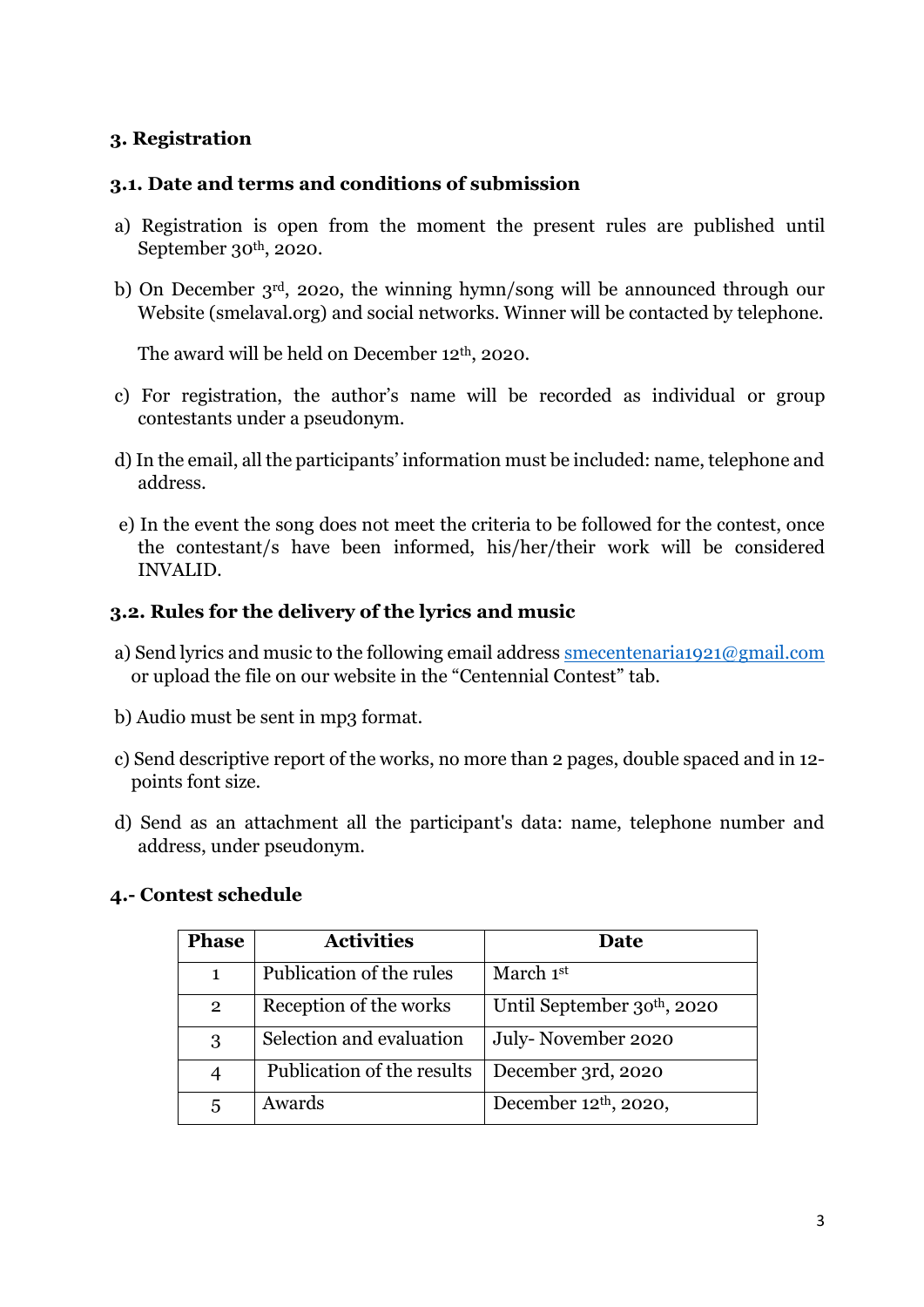# **5.- Judges**

- a) The jury will be formed by a member of the Central Council of the Quebec Foreign Mission Society, two members of the Missionary Animation Service, and three professional musicians (choir and orchestration).
- b) Decisions are not subject to appeal.

# **6.- Judgment procedures and scoring parameters**

a) Selection process will be done in two phases:

- A first phase of popular vote:

The organizing commission will publish the hymns/songs on YouTube or in our website [\(www.smelaval.org\)](http://www.smelaval.org/) to be voted. The deadline to vote will be October 31<sup>st</sup>, 2020.

- Second phase: All the hymns/songs will be evaluated by the jury and the most voted on YouTube will receive an additional score (up to 15 points). After final evaluation, jury will determine the winner.

b) Scoring parameters will be based on the following criteria:

### • **Lyrics: up to 50 points**

- Composition: metric, text symmetry and rhyme. (10 points)

- Originality and coherence. (15 points)
- Suggested contents in "Basis" (15 points)
- Impact of the message (10 points)

# • **Music: up to 50 points.**

- Originality and key (15 points
- Harmony and contrast (10 points)
- Rhythm (10 points)
- Communication strength of the musical message (15 points)

### **7.- Prize**

a) A single winner work, whether group or individual.

- b) Winner -group or individual- will receive a Diploma and CAD3,500 (or its equivalent in national currency), plus t-shirts with the official logo of the event.
- c) Award will be given in the country which the winner belongs on December 12th, 2020, World Mission Sunday.